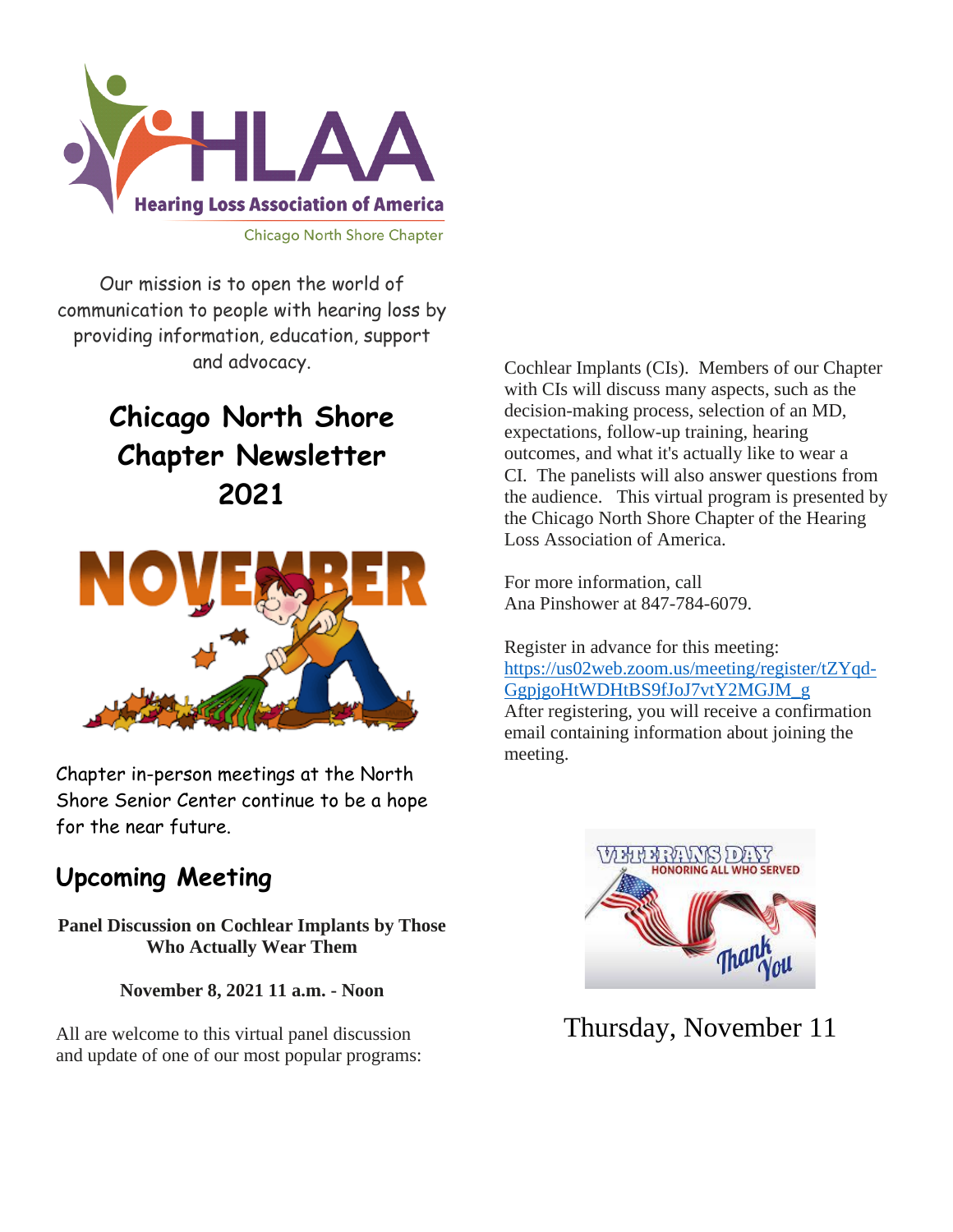#### *2020 - 2021 Chapter Sponsors*

#### **Platinum Level (\$200 or more)**

 Margie Cox Audiology Associates of Deerfield, PC Sheri Gostomelsky and Mark Christian Elaine and John McCaffrey

#### **Gold Level (\$100 or more)**

 Suzanne Kaatz Liz Hupp Bindy Bitterman Betty De Gryse Buino Mike and Jeanne Wehman

### **Silver Level (\$50 or more)**

Andrew and Carol Ban

#### **Bronze Level (\$25 or more)** Debbie Borales

We are very grateful to these Sponsors for their generosity and support of the HLAA Chicago North Shore Chapter.

**NOTE**: if your name or business is not listed correctly, please let us know.

### **Recapping Hospital Panel program, 10/11**



The program's goal was for the audience to learn about the unique accommodations that certain hospitals from around this country have for people with hearing loss. Each of our presenters were passionate advocates and talked about the accommodations their hospitals provide for people with hearing loss. Although the panel was inaugurated by the Chicago North Shore Chapter 6 years ago, this was its first national presentation as an HLAA program.

### **It's News to Us**



# **Hearing Aid Help Coming**

"HLAA is pleased to see the proposed rules on over-the-counter hearing aids released today by the FDA. This is one step closer to seeing OTC hearing devices on the market for adults with mild to moderate hearing loss. We hope that many adults who qualify for these devices are encouraged to take that important step toward good hearing health. The FDA will need to review all comments before the rules become final, which we anticipate will be in 2022. If you think you have a hearing loss, get tested now, don't wait for over-the-counter hearing aids which could take a year or more to come to market. Take care of your hearing health today. The Hearing Loss Association of America (HLAA) will file comments with the FDA on the proposed rules within the 90 day comment period."

Barbara Kelley Executive Director Hearing Loss Association of America (HLAA)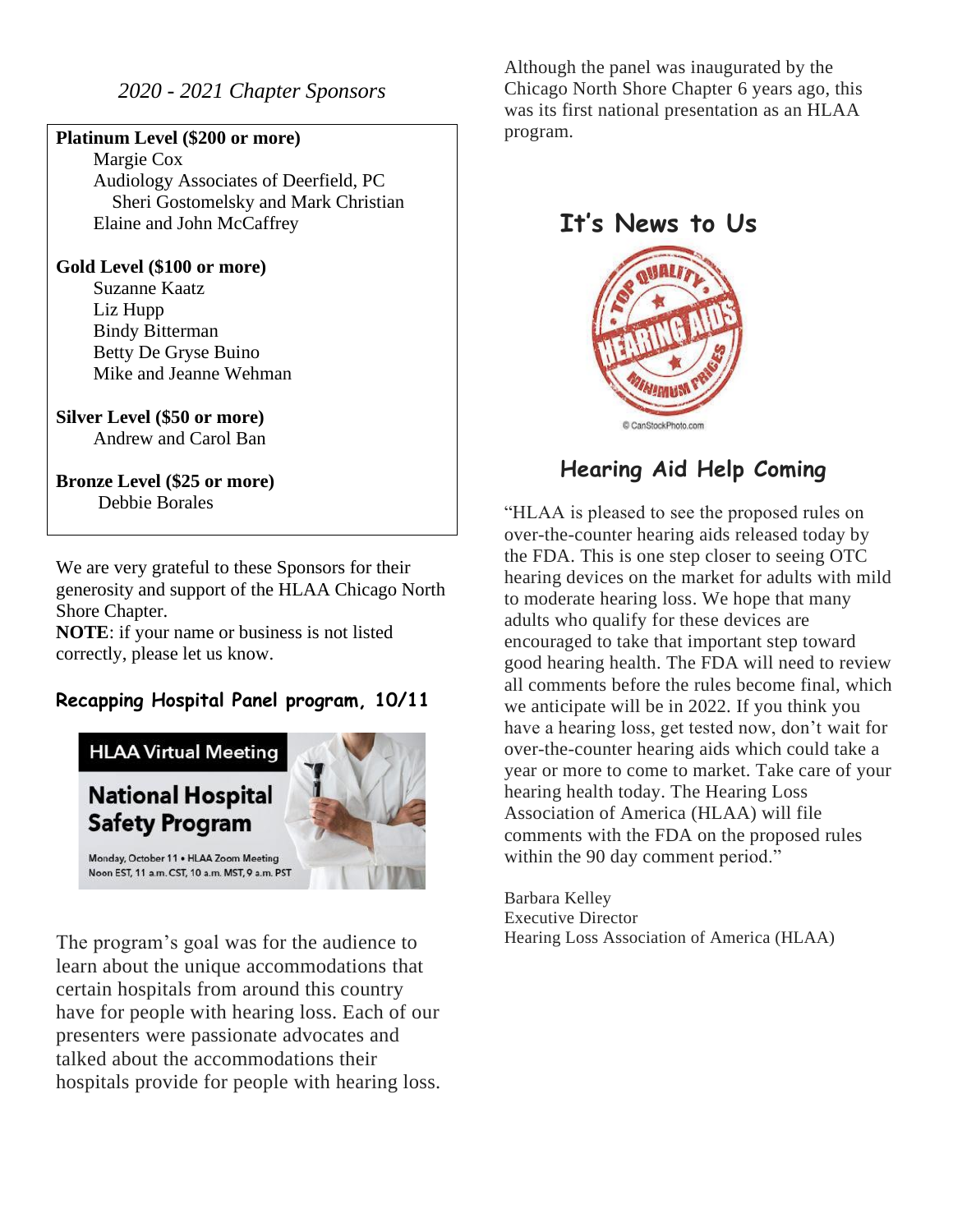### **The full text of the FDA proposal follows.**

#### **FDA News Release** *Associated Press* October 18, 2021

# FDA Issues Landmark Proposal to Improve Access to Hearing Aid Technology for Millions of Americans

# Proposed Rule Would Establish New Category of Over-the-Counter Hearing Aids

Today, the U.S. Food and Drug Administration issued a landmark proposal intended to improve access to and reduce the cost of hearing aid technology for millions of Americans. The agency proposed a [rule](https://www.federalregister.gov/public-inspection/2021-22473/medical-devices-ear-nose-and-throat-devices-establishing-over-the-counter-hearing-aids) to establish a new category of overthe-counter (OTC) hearing aids. When finalized, the rule would allow hearing aids within this category to be sold directly to consumers in stores or online without a medical exam or a fitting by an audiologist. The proposed rule is designed to help increase competition in the market while also ensuring the safety and effectiveness of OTC and prescription hearing aids.

Today's action follows President Biden's July [Executive Order](https://www.whitehouse.gov/briefing-room/presidential-actions/2021/07/09/executive-order-on-promoting-competition-in-the-american-economy/) on Promoting Competition in the American Economy, which called for the FDA to take steps to allow hearing aids to be sold over the counter. This effort also builds on the Biden-Harris Administration's goal of expanding access to high-quality health care and lowering medical care costs for the American public.

"Reducing health care costs for everyone in America is a top priority," said Health and Human Services Secretary Xavier Becerra. "Today's move by FDA takes us one step closer to the goal of making hearing aids more accessible and affordable for the tens of millions of people who experience mild to moderate hearing loss."

Approximately 15% of American adults (37.5 million) age 18 and over report some trouble hearing. However, despite the high prevalence and public health impact of hearing loss, only about one-fifth of people who could benefit from a hearing aid use one. The proposed rule aims to address barriers to use, including cost, access, social stigma related to hearing loss, perceived value of the devices or certain state and federal regulations.

Many hearing aids can be expensive. The rule aims to facilitate innovation and increase competition by lowering the barriers to entry for new hearing aid manufacturers. Under the proposed rule, hearing aids would be sold over the counter in more traditional brick-and-mortar retail stores or online (rather than doctors' offices or specialty retail outlets) and will likely be less expensive than those currently sold – giving consumers greater choice at lower prices.

The proposed rule implements a key provision of the Over-the-Counter Hearing Aid Act, as enacted in the FDA Reauthorization Act of 2017. President Biden's Executive Order on Competition included a timeline for action, and the FDA has now issued the proposed rule ahead of that schedule.

Hearing loss can be caused by aging, exposure to loud noises, certain medical conditions and other factors. Individuals with permanent hearing loss can use hearing aids to help make speech and sounds around them louder, enabling more effective communication with others.

"Hearing loss has a profound impact on daily communication, social interaction and the overall health and quality of life for millions of Americans," said Acting FDA Commissioner Janet Woodcock, M.D. "The FDA's proposed rule represents a significant step toward helping ensure that adults with mild to moderate hearing loss have improved access to more affordable and innovative product options. The new regulatory category will provide the public with greater control over their hearing aid purchasing decisions at stores nationwide or online without the need for a professional hearing exam, fitting adjustment or a prescription."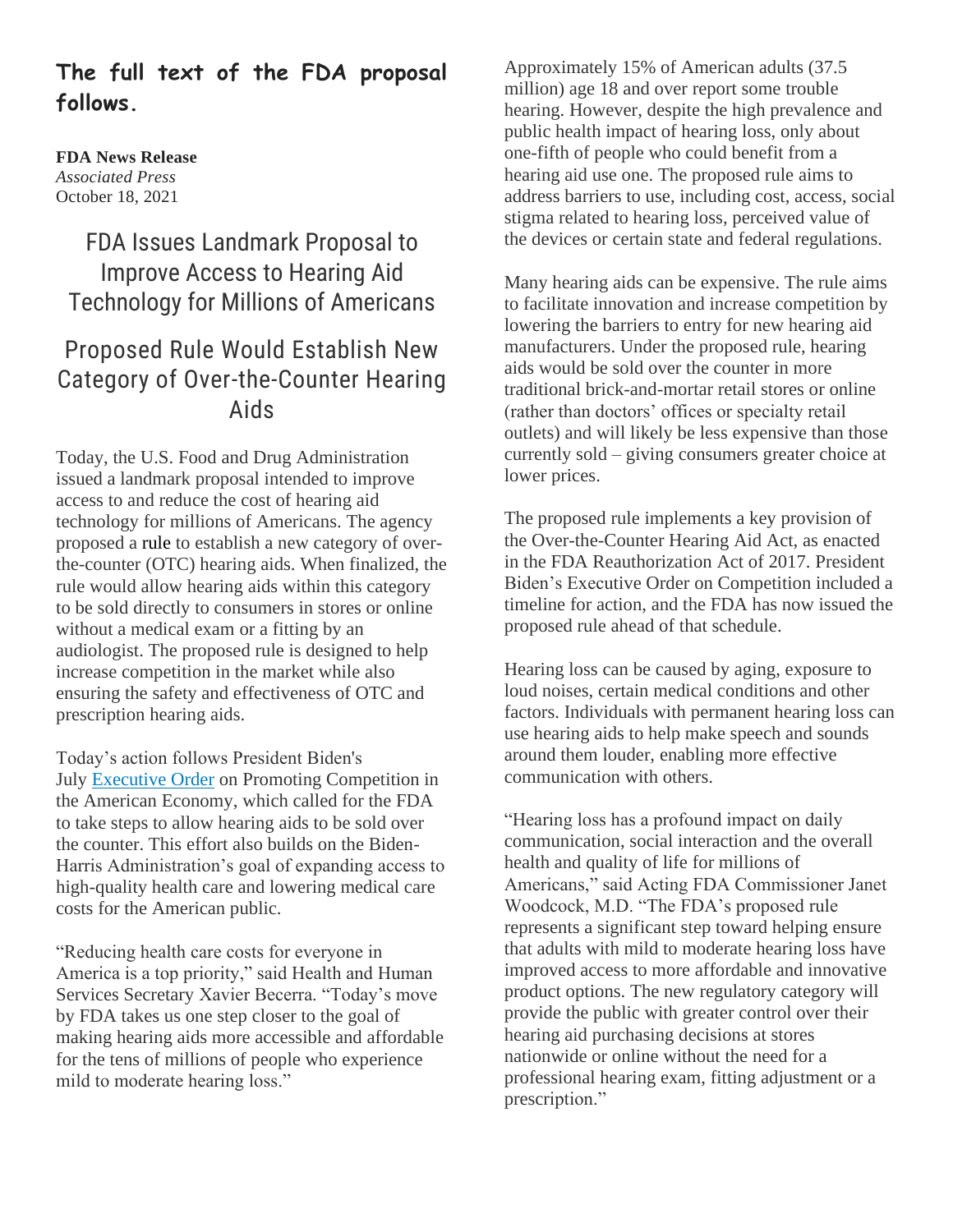The proposed rule would also amend existing rules that apply to hearing aids for consistency with the new OTC category, repeal the conditions for sale for hearing aids and address state regulation of hearing aids. The OTC category, when finalized, would apply to certain air-conduction hearing aids intended for adults age 18 and older who have perceived mild to moderate hearing loss. Hearing aids for severe hearing loss or for users younger than age 18 would be prescription devices.

To ensure patient safety, the proposed rule also addresses a maximum output (volume) limit for OTC hearing aids that would prevent injuries from overamplification of sound. In addition, the proposed rule includes certain device performance and design requirements, such as distortion control limits, self-generated noise limits, latency limits (how quickly an OTC hearing aid processes, amplifies and relays a sound), the range of frequencies that the device can reproduce and how uniformly the OTC hearing aid amplifies different frequencies over its bandwidth, as well as a requirement to limit the insertion depth of the device. The proposed rule also includes labeling requirements for OTC hearing aids.

To coincide with the proposed rule, the FDA also issued an updated draft guidance, Regulatory Requirements for Hearing Aid Devices and Personal Sound Amplification Products (PSAPs). The draft guidance describes hearing aids, PSAPs, their respective intended uses and regulatory requirements that apply to both types of products. The draft guidance is intended to provide further clarification regarding the differences between PSAPs, which help people with normal hearing amplify sounds, and hearing aids and to inform consumers that PSAPs are not considered OTC alternatives for hearing aids.

Editors' note: We frequently publish website links to further information related to newsletter articles. If you have a problem with a link, please let us know and we will attempt to provide a printed copy of the reference.

Mike Wehman *mikewehman@outlook.com* Liz Hupp *Liz@Hupp.com*



## **AMC Bringing Captions (open) to screens across the country**

Shaban, Hamza *The Washington Post* October 21, 2021

The world's largest movie chain is bringing open captioning to the big screen, creating more accessibility for people who are deaf or hard-ofhearing at a time when younger audiences are used to seeing the spoken word flash on their streaming and social media feeds.

AMC Entertainment said the rollout will cover over 240 movie houses in 100 markets, or roughly 40% of the company's U.S. theaters. The company said filmgoers will be able to find locations and showtimes on its app and website, and that availability could be adjusted based on audience demand and guest feedback.

AMC said the open caption showtimes for new releases are intended to expand the moviegoing audience, including those for whom English is a second language. Initial consumer response has been very positive, and we anticipate strong demand with growing awareness of open caption showtimes at AMC.

AMC Chief Executive Adam Aron said that the initiative would arrive in time for showings of Marvel's the "Eternals," which features actress Lauren Ridloff, who is deaf, and who plays the Marvel Cinematic Universe's first deaf superhero.